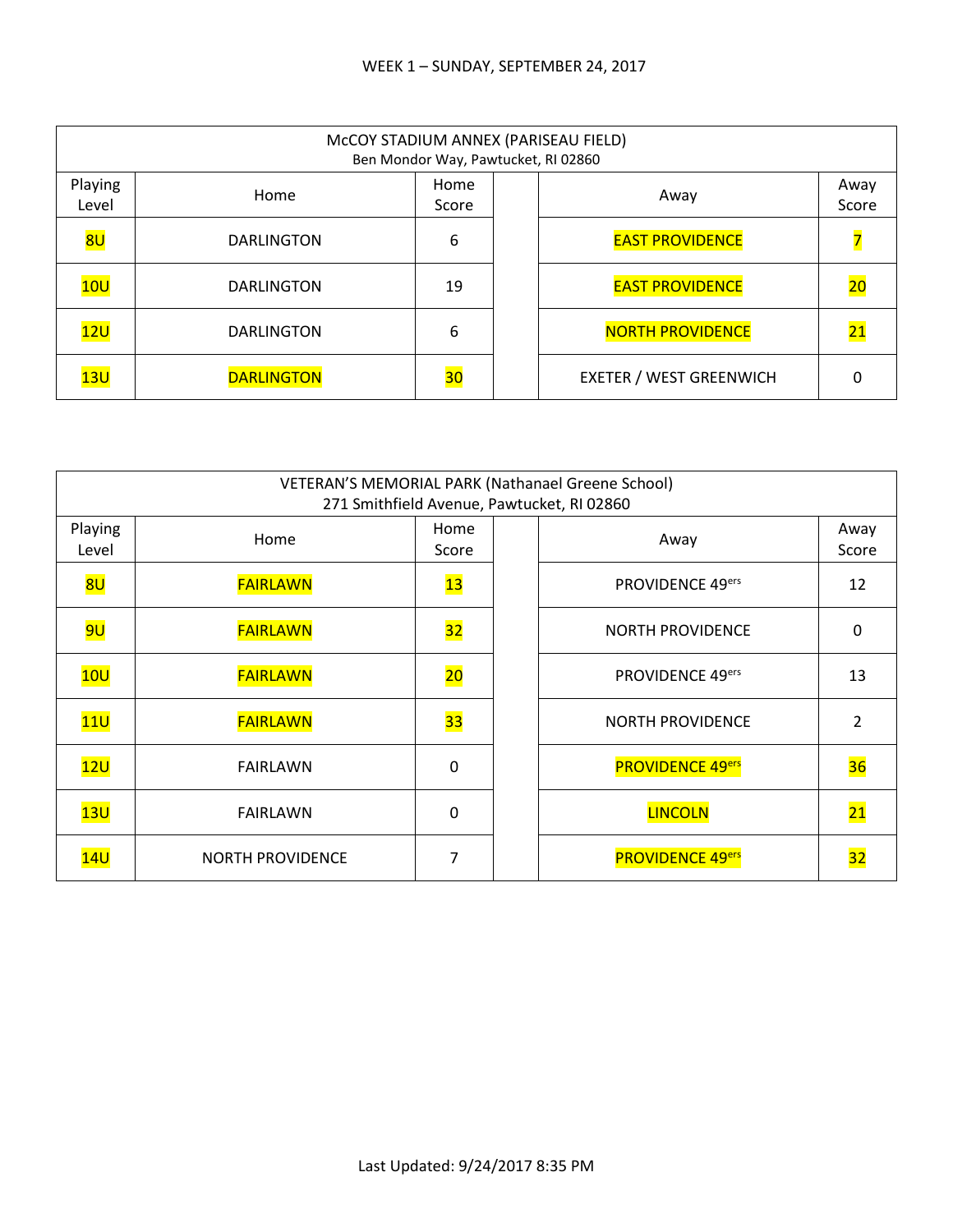|                  | JOHNSTON SENIOR HIGH SCHOOL<br>345 Cherry Hill Road, Johnston, RI 02919 |                 |  |                        |               |  |  |
|------------------|-------------------------------------------------------------------------|-----------------|--|------------------------|---------------|--|--|
| Playing<br>Level | Home                                                                    | Home<br>Score   |  | Away                   | Away<br>Score |  |  |
| 8U               | <b>JOHNSTON</b>                                                         | $\overline{13}$ |  | <b>SEEKONK</b>         | 0             |  |  |
| <mark>9U</mark>  | <b>JOHNSTON</b>                                                         | <mark>59</mark> |  | <b>SEEKONK</b>         | 31            |  |  |
| 10U              | <b>JOHNSTON</b>                                                         | $\overline{21}$ |  | <b>SEEKONK</b>         | 7             |  |  |
| 12U              | <b>JOHNSTON</b>                                                         | $\overline{20}$ |  | <b>SEEKONK</b>         | 6             |  |  |
| 13U              | <b>JOHNSTON</b>                                                         | 33              |  | <b>EAST PROVIDENCE</b> | 36            |  |  |

|                  | <b>OLD KILLINGLY HIGH SCHOOL</b><br>79 Westfield Avenue, Danielson, CT 06239 |               |  |             |                 |  |  |
|------------------|------------------------------------------------------------------------------|---------------|--|-------------|-----------------|--|--|
| Playing<br>Level | Home                                                                         | Home<br>Score |  | Away        | Away<br>Score   |  |  |
| 8 <sub>U</sub>   | KILLINGLY - BROOKLYN                                                         | 0             |  | <b>CLCF</b> | $\overline{21}$ |  |  |
| <mark>9U</mark>  | <b>KILLINGLY - BROOKLYN</b>                                                  | 32            |  | <b>CLCF</b> | 0               |  |  |
| 10U              | KILLINGLY - BROOKLYN                                                         | $\Omega$      |  | <b>CLCF</b> |                 |  |  |
| 12U              | KILLINGLY - BROOKLYN                                                         | $\Omega$      |  | <b>CLCF</b> | $\overline{24}$ |  |  |
| 13U              | KILLINGLY - BROOKLYN                                                         | 0             |  | <b>CLCF</b> |                 |  |  |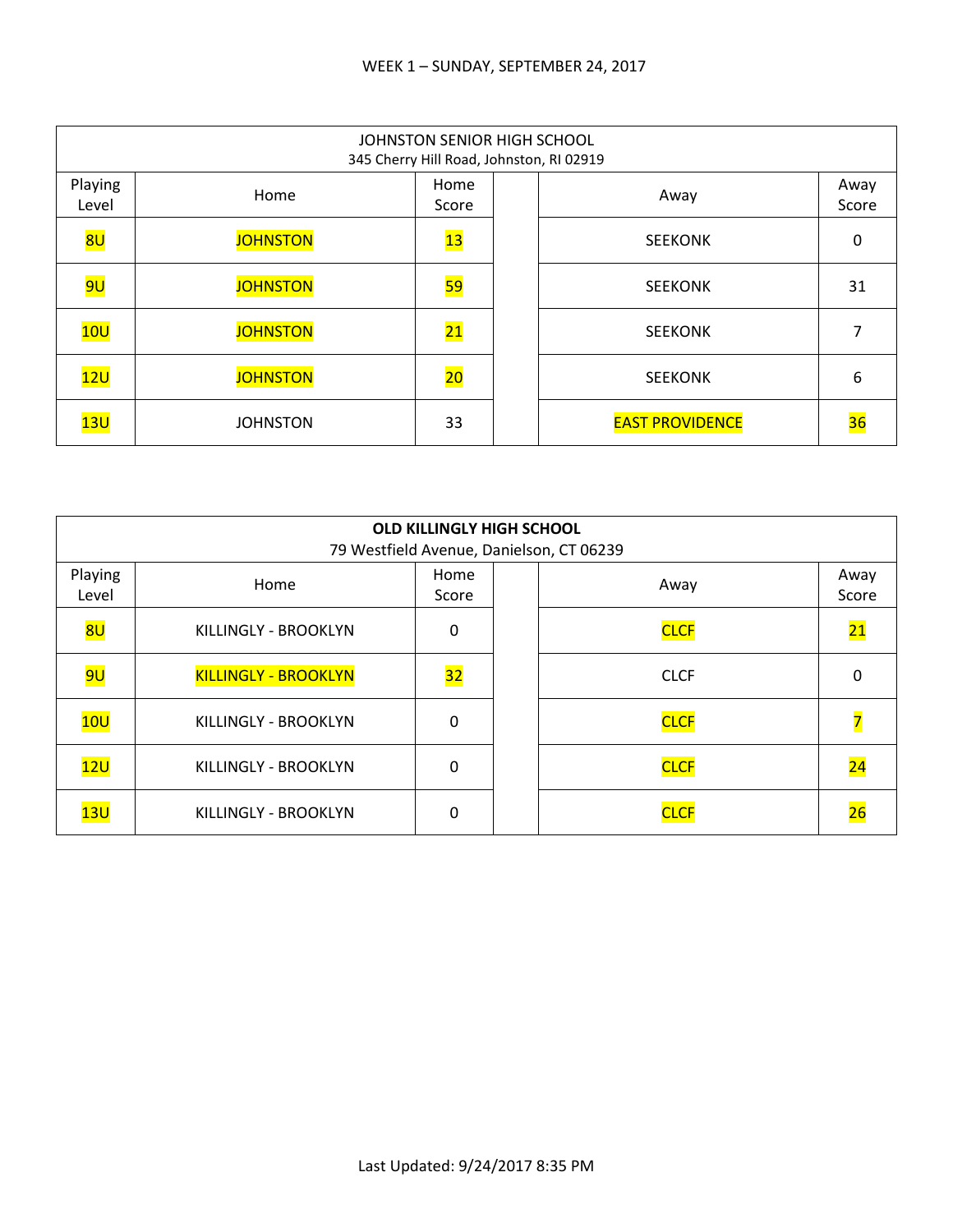|                  | ANDRE McCOY ATHLETIC FIELD<br>91 Hathaway Boulevard, New Bedford 02740 |               |  |                      |                          |  |  |
|------------------|------------------------------------------------------------------------|---------------|--|----------------------|--------------------------|--|--|
| Playing<br>Level | Home                                                                   | Home<br>Score |  | Away                 | Away<br>Score            |  |  |
| <mark>9U</mark>  | <b>NEW BEDFORD</b>                                                     |               |  | <b>CENTRAL FALLS</b> | $\overline{\mathbf{14}}$ |  |  |
| 11U              | <b>NEW BEDFORD</b>                                                     |               |  | <b>CENTRAL FALLS</b> | $\overline{28}$          |  |  |
| 12U              | <b>NEW BEDFORD</b>                                                     | $\mathfrak z$ |  | <b>CENTRAL FALLS</b> | 8                        |  |  |
| 13U              | <b>NEW BEDFORD</b>                                                     | 18            |  | <b>CENTRAL FALLS</b> | $\overline{31}$          |  |  |

| NORTH SMITHFIELD HIGH SCHOOL<br>412 Greenville Road, North Smithfield, RI 02896 |                         |                 |  |                        |                 |  |
|---------------------------------------------------------------------------------|-------------------------|-----------------|--|------------------------|-----------------|--|
| Playing<br>Level                                                                | Home                    | Home<br>Score   |  | Away                   | Away<br>Score   |  |
| 8U                                                                              | <b>NORTH SMITHFIELD</b> | $\overline{20}$ |  | <b>UPPER CAPE</b>      | 6               |  |
| <mark>9U</mark>                                                                 | <b>NORTH SMITHFIELD</b> | 0               |  | <b>EAST PROVIDENCE</b> | $\overline{28}$ |  |
| 11U                                                                             | <b>NORTH SMITHFIELD</b> | 0               |  | <b>FALL RIVER</b>      | <u> 21</u>      |  |
| 13U                                                                             | <b>NORTH SMITHFIELD</b> | 0               |  | <b>FALL RIVER</b>      | 32              |  |